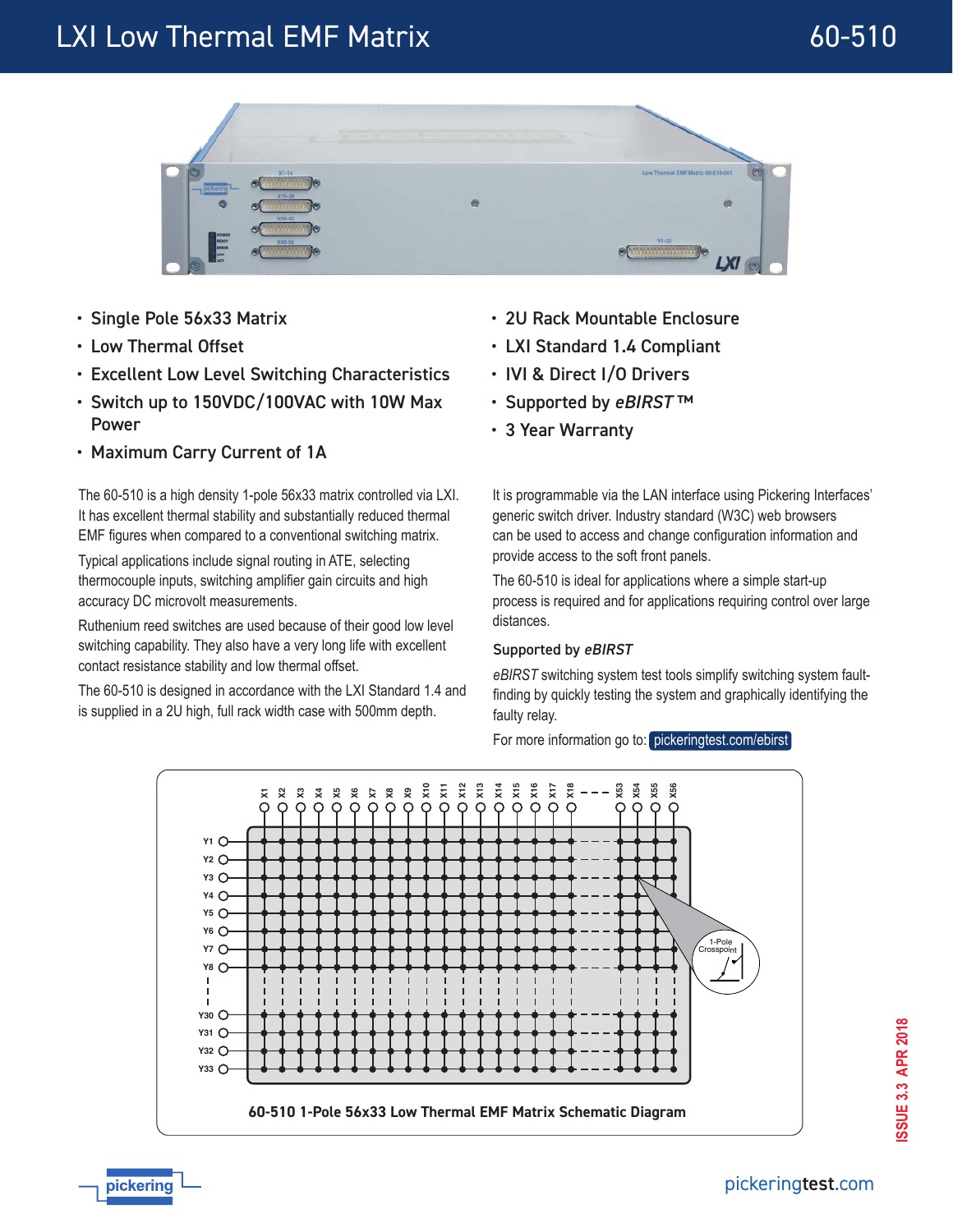# **Specifications**

### Relay Type

The 60-510 is fitted with low thermal Pickering reed relays (ruthenium sputtered type), these offer very long life with good low level switching performance and excellent contact resistance stability.

These relays are leaded types (not surface mount) so field maintenance is greatly simplified. Also a spare reed relay is built onto the matrix circuit boards to allow easy maintenance with minimum downtime (a fully populated 60-510 chassis has four matrix circuit boards).

All reed relays are manufactured by our sister company Pickering Electronics: [pickeringrelay.com](http://www.pickeringrelay.com)

#### Switching Specification

| Switch Type:          | Ruthenium Reed                |
|-----------------------|-------------------------------|
| Max Standoff Voltage: | 150VDC/100VAC*                |
| Max Power:            | 10W                           |
| Max Switch Current:   | 0.5A                          |
| Max Carry Current:    | 1A                            |
| Path Resistance, On:  | < 1.00                        |
| Path Resistance, Off: | $>10^9$ $\Omega$              |
| Operate Time:         | < 0.5ms                       |
| Release Time:         | < 0.5ms                       |
| <b>Expected Life</b>  |                               |
| Low power load:       | $>1x109$ operations           |
| Full power load:      | >1x10 <sup>6</sup> operations |

\* For full voltage rating, signal sources to be switched must be fully isolated from mains supply and safety earth.

#### Thermal EMF Specification

|                        | <b>Relay Operated</b><br>for $<$ 5 seconds | Maximum †    |
|------------------------|--------------------------------------------|--------------|
| 1-pole (single ended): | <2.5µV typical                             | <5µV typical |

† Thermal emf increases with the time that the relay contacts remain closed, reaching a maximum after 20 minutes.

#### Power Source

| Universal AC mains supply, 90 to 264VAC 50-60Hz |                    |
|-------------------------------------------------|--------------------|
| l Power Inlet:                                  | Male IEC connector |

#### LAN Interface

Compliant to LXI Standard 1.4, the 60-510 has a 1000Base-T Ethernet Interface via a standard RJ-45 connector mounted on the rear panel with an LCD display showing the unit's IP address.\* \***Note:** Legacy units may not have 1000Base-T support or be fitted with an LCD display.

#### Mechanical Characteristics

Supplied configured ready for rack mounting. Dimensions: 2U high, full rack width, 500mm depth 3D models for all versions in a variety of popular file formats are available on request.

#### **Connectors**

Signals via front panel connectors:

X connections: 25-pin male D-type

Y connections: 37-pin male D-type

For pin outs please refer to the operating manual.

#### Operating/Storage Conditions

| <b>Operating Conditions</b>             |                                    |  |  |
|-----------------------------------------|------------------------------------|--|--|
| <b>Operating Temperature:</b>           | $0^{\circ}$ C to +55 $^{\circ}$ C  |  |  |
| Humidity:                               | Up to 95% non-condensing           |  |  |
| Altitude:                               | 5000m                              |  |  |
| <b>Storage and Transport Conditions</b> |                                    |  |  |
| Storage Temperature:                    | $-20^{\circ}$ C to $+75^{\circ}$ C |  |  |
| Humidity:                               | Up to 95% non-condensing           |  |  |
| Altitude:                               | 15000m                             |  |  |

#### Safety & CE Compliance

All products are fully CE compliant and meet applicable EU directives: Low-voltage safety EN61010-1:2010, EMC Immunity EN61326-1:2013, Emissions EN55011:2009+A1:2010.

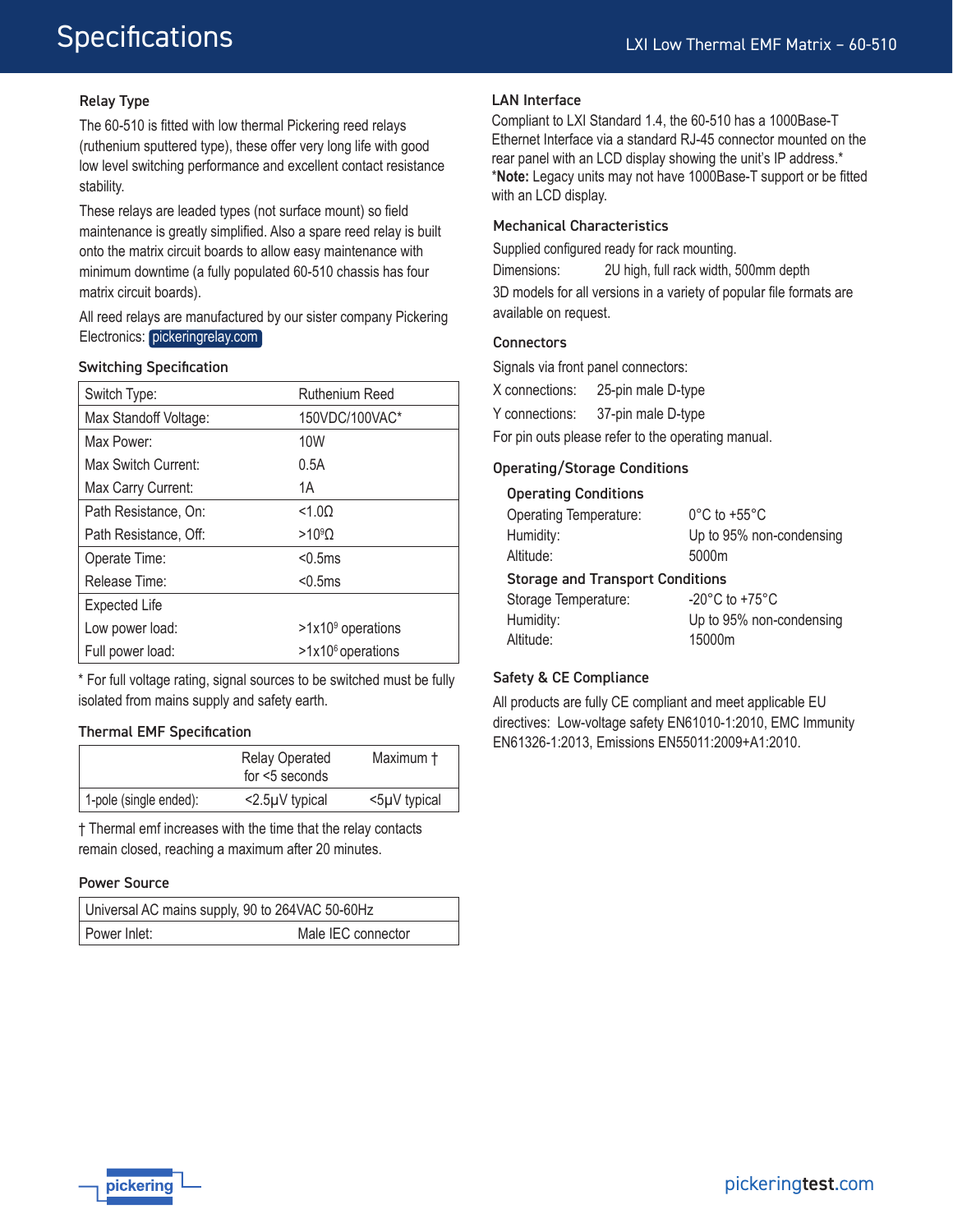#### Product Order Codes

| 1-Pole 56x33 Low Thermal EMF Matrix | 60-510-001 |
|-------------------------------------|------------|
| 1-Pole 42x33 Low Thermal EMF Matrix | 60-510-002 |
| 1-Pole 28x33 Low Thermal EMF Matrix | 60-510-003 |
| 1-Pole 14x33 Low Thermal EMF Matrix | 60-510-004 |
| 1-Pole 44x33 Low Thermal EMF Matrix | 60-510-021 |

#### Product Customization

Pickering LXI units are designed and manufactured on our own flexible manufacturing lines, giving complete product control and enabling simple customization to meet very specific requirements.

Customization can include:

- Alternative reed relay types
- Mixture of reed relay types
- Alternative number of relays
- Different performance specifications

All customized products are given a unique part number, fully documented and may be ordered at any time in the future. Please contact your local sales office to discuss.

#### Support Products

#### eBIRST Switching System Test Tool

This product is supported by the *eBIRST* test tools which simplify the identification of failed relays, the required *eBIRST* tools are below. This product requires master slave testing and one set of each tool is required together with the master slave cable **93-970-301**. For more information go to: [pickeringtest.com/ebirst](http://www.pickeringtest.com/ebirst)

| <b>The Manufacture of the community of the protonic protonic property</b> |                  |            |  |
|---------------------------------------------------------------------------|------------------|------------|--|
| Connector                                                                 | <b>Test Tool</b> | Adaptor    |  |
| $25$ -pin                                                                 | 93-005-001       | 93-005-414 |  |
| 37-pin                                                                    | 93-005-001       | 93-005-418 |  |

#### Mating Connectors & Cabling

For connection accessories for the 60-510 please refer to the [90-007D](http://www.pickeringtest.com/content/downloads/datasheets/90-007D.pdf) 37-pin D-type and [90-008D](http://www.pickeringtest.com/content/downloads/datasheets/90-008D.pdf) 25-pin D-type Connector Accessories data sheets where a complete list and documentation can be found for accessories, or refer to the Connection Solutions catalog.

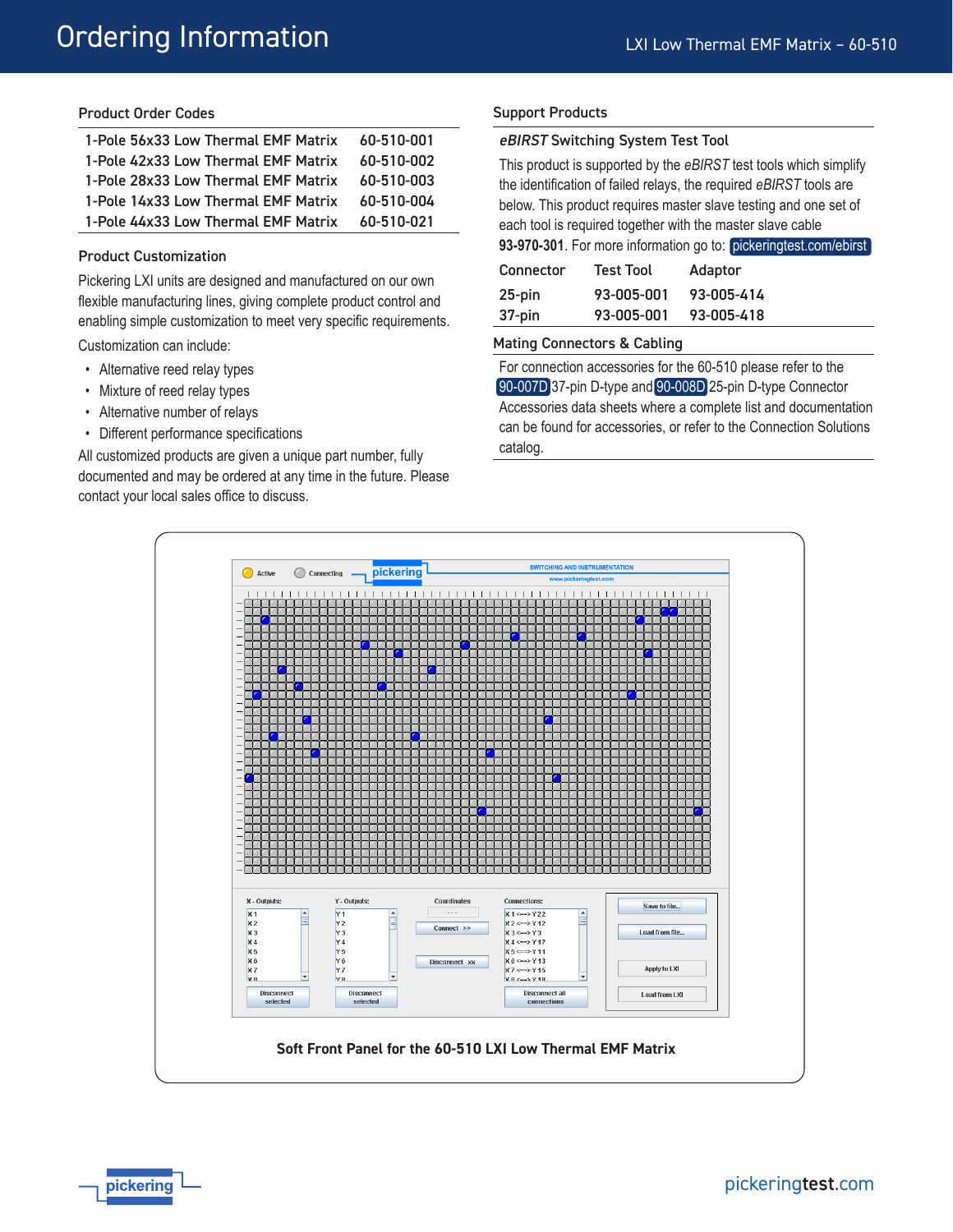# Connectivity Solutions

We provide a full range of supporting cable and connector solutions for all our switching products—20 connector families with 1200+ products. We offer everything from simple mating connectors to complex cables assemblies and terminal blocks. All assemblies are manufactured by Pickering and are guaranteed to mechanically and electrically mate to our modules.











We also offer customized cabling and have a free online **Cable Design Tool** that can be used to create custom cable solutions for many applications. Visit: [pickeringtest.com/cdt](http://www.pickeringtest.com/cdt) to start your design.

#### Mass Interconnect

We recommend the use of a mass interconnect solution when an Interchangeable Test Adapter (ITA) is required for a PXI or LXI based test system. Our modules are fully supported by both Virginia Panel and MacPanel.

# Pickering Reed Relays

We are the only switch provider with in-house reed relay manufacturing capability via our sister company, Pickering Electronics. These instrument grade reed relays feature *SoftCenter®* technology, ensuring long service life and repeatable contact performance.

To learn more, please go to: [pickeringrelay.com](http://www.pickeringrelay.com)

### Programming

All LXI devices are supplied with built-in software drivers, web pages for configuration and soft front panels as required by the LXI specification. A variety of drivers are provided (C, .NET, IVI, SOAP) which are compatible with all Microsoft supported versions of Windows and popular older versions. For a list of all supporting operating systems, please see: [pickeringtest.com/os](http://www.pickeringtest.com/os)

The drivers may be used in many commonly used programming environments and applications including:

- **• Pickering Interfaces Switch Path Manager**
- **• National Instruments** products (LabVIEW, LabWindows/CVI, Switch Executive, MAX, TestStand, VeriStand, etc.)
- **• Microsoft Visual Studio** products (Visual Basic, Visual C++, Visual C#)
- **• Keysight** VEE and OpenTAP
- **• Mathworks** Matlab
- **• Marvin** ATEasy
- **• MTQ Testsolutions** Tecap Test & Measurement Suite

As well as various open source environments such as:

- **• Sharp Develop**
- **• Dev-C++**

To learn more about software drivers and development environments, please go to: [pickeringtest.com/software](http://www.pickeringtest.com/software)